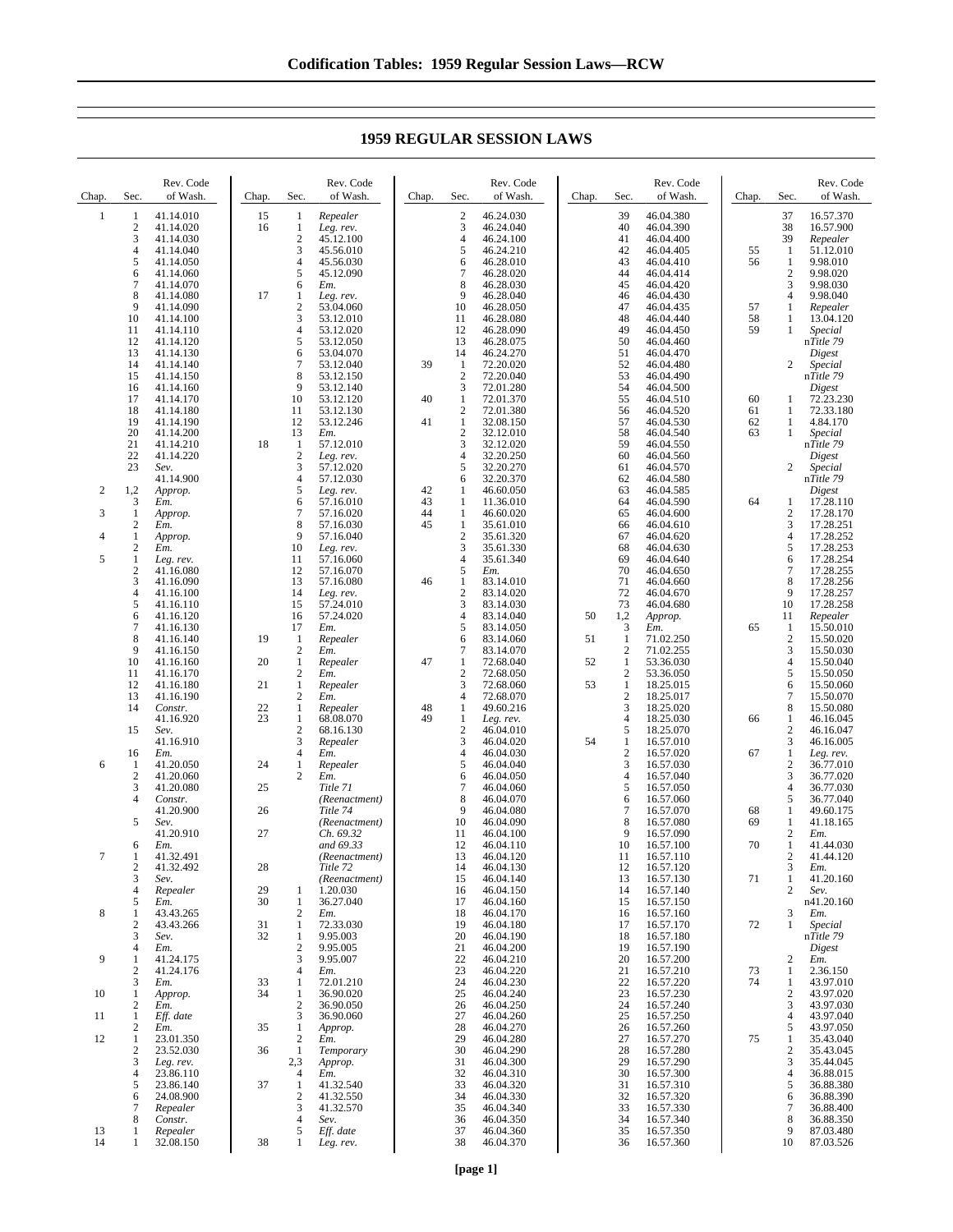**Codification Tables: 1959 Regular Session Laws—RCW**

| Chap. | Sec.                      | Rev. Code<br>of Wash.               | Chap.     | Sec.                             | Rev. Code<br>of Wash.               | Chap.      | Sec.                                    | Rev. Code<br>of Wash.               | Chap.             | Sec.                             | Rev. Code<br>of Wash.               | Chap.      | Sec.                                             | Rev. Code<br>of Wash.                            |
|-------|---------------------------|-------------------------------------|-----------|----------------------------------|-------------------------------------|------------|-----------------------------------------|-------------------------------------|-------------------|----------------------------------|-------------------------------------|------------|--------------------------------------------------|--------------------------------------------------|
| 76    | 11<br>1<br>$\overline{c}$ | Em.<br>35.18.020<br>35.18.230       | 92        | 1<br>$\boldsymbol{2}$<br>3       | 18.92.010<br>18.92.015<br>18.92.021 | 107        | $\overline{4}$<br>5<br>$\mathbf{1}$     | 30.16.030<br>30.20.060<br>16.65.010 | 115<br>116<br>117 | 1<br>1<br>$\mathbf{1}$           | 43.43.330<br>11.12.250<br>70.32.010 |            | 8<br>9<br>10                                     | 20.01.080<br>20.01.090<br>20.01.100<br>20.01.110 |
|       | 3<br>4                    | 35.18.180<br>35.18.250<br>35.18.270 |           | $\overline{4}$<br>5              | 18.92.030<br>18.92.040              |            | $\boldsymbol{2}$<br>3<br>$\overline{4}$ | 16.65.020<br>16.65.030              |                   | $\overline{2}$<br>3              | 70.32.021<br>70.32.090              |            | 11<br>12                                         | 20.01.120                                        |
| 77    | 5<br>1                    | 28B.30.010                          |           | 6<br>$\tau$                      | 18.92.155<br>18.92.100              |            | 5                                       | 16.65.040<br>16.65.050              |                   | $\overline{4}$<br>5              | 70.32.011<br>Em.                    |            | 13<br>14                                         | 20.01.130<br>20.01.140                           |
| 78    | $\boldsymbol{2}$<br>1     | Eff. date<br>41.20.005              |           | 8<br>9                           | 18.92.115<br>18.92.120              |            | 6<br>$\boldsymbol{7}$                   | 16.65.060<br>16.65.070              | 118<br>119        | 1<br>1                           | 30.08.020<br>78.06.010              |            | 15<br>16                                         | 20.01.150<br>20.01.160                           |
|       | $\sqrt{2}$<br>3           | 41.20.085<br>41.20.050              |           | 10<br>11                         | 18.92.130<br>18.92.180              |            | 8<br>9                                  | 16.65.080<br>16.65.090              |                   | $\overline{2}$<br>3              | 78.06.020<br>78.06.030              |            | 17<br>18                                         | 20.01.170<br>20.01.180                           |
|       | 4<br>5                    | 41.20.060<br>41.20.080              |           | 12<br>13                         | 18.92.145<br>18.92.060              |            | 10<br>11                                | 16.65.100<br>16.65.110              | 120<br>121        | 1<br>1                           | 72.36.110<br>46.64.040              |            | 19<br>20                                         | 20.01.190<br>20.01.200                           |
|       | 6<br>7                    | 41.20.090<br>41.20.120              |           | 14<br>15                         | 18.92.235<br>Repealer               |            | 12<br>13                                | 16.65.120<br>16.65.130              | 122<br>123        | 1<br>1                           | 28A.13.030<br>76.04.360             |            | 21<br>22                                         | 20.01.210<br>20.01.220                           |
| 79    | 8<br>1                    | 41.20.130<br>35.81.115              | 93<br>94  | 1<br>$\mathbf{1}$                | 35.61.132<br>53.04.015              |            | 14<br>15                                | 16.65.140<br>16.65.150              | 124               | 1<br>$\overline{c}$              | 30.99.010<br>30.99.020              |            | 23<br>24                                         | 20.01.230<br>20.01.240                           |
| 80    | 1<br>$\sqrt{2}$           | 35.42.010<br>35.42.020              |           | $\sqrt{2}$<br>$\mathfrak{Z}$     | 53.04.016<br>53.04.017              |            | 16<br>17                                | 16.65.160<br>16.65.170              |                   | 3<br>$\overline{4}$              | 30.99.030<br>30.99.040              |            | 25<br>26                                         | 20.01.250<br>20.01.260                           |
|       | 3<br>4                    | 35.42.030<br>35.42.040              | 95        | $\overline{4}$<br>$\mathbf{1}$   | Em.<br>1.08.001                     |            | 18<br>19                                | 16.65.180<br>16.65.190              |                   | 5<br>6                           | 30.99.050<br>30.99.060              |            | 27<br>28                                         | 20.01.270<br>20.01.280                           |
|       | 5<br>6                    | 35.42.050<br>35.42.060              |           | $\overline{2}$<br>3              | 1.08.003<br>1.08.025                |            | 20<br>21                                | 16.65.200<br>16.65.210              |                   | $\overline{7}$<br>8              | 30.99.070<br>30.99.080              |            | 29<br>30                                         | 20.01.290<br>20.01.300                           |
|       | 7<br>8                    | 35.42.070<br>35.42.080              |           | $\overline{4}$<br>5              | 1.08.026<br>1.08.050                |            | 22<br>23                                | 16.65.220<br>16.65.230              |                   | 9<br>10                          | 30.99.090<br>30.99.100              |            | 31<br>32                                         | 20.01.310<br>20.01.320                           |
| 81    | 9<br>1                    | 35.42.090<br>46.68.040              | 96        | 6<br>1                           | Em.<br>28B.10.465                   |            | 24<br>25                                | 16.65.240<br>16.65.250              |                   | 11                               | Sev.<br>30.99.900                   |            | 33<br>34                                         | 20.01.330<br>20.01.340                           |
| 82    | 1<br>$\boldsymbol{2}$     | 35.80.010<br>35.80.020              | 97<br>98  | $\mathbf{1}$<br>$\mathbf{1}$     | 69.33.290<br>49.20.010              |            | 26<br>27                                | 16.65.260<br>16.65.270              | 125               | 12<br>1                          | 30.99.910<br>5.46.010               |            | 35<br>36                                         | 20.01.350<br>20.01.360                           |
|       | 3<br>4                    | 35.80.030<br>35.80.040              |           | $\sqrt{2}$<br>3                  | 49.20.020<br>49.20.040              |            | 28<br>29                                | 16.65.280<br>16.65.290              | 126               | $\mathbf{1}$<br>$\boldsymbol{2}$ | 72.33.500<br>72.33.510              |            | 37<br>38                                         | 20.01.370<br>20.01.380                           |
| 83    | 5<br>1                    | 35.80.900<br>36.75.205              |           | $\overline{4}$<br>5              | 49.20.050<br>49.20.060              |            | 30<br>31                                | 16.65.300<br>16.65.310              |                   | 3<br>4                           | 72.33.520<br>72.33.530              |            | 39<br>40                                         | 20.01.390<br>20.01.400                           |
| 84    | 1<br>$\overline{2}$       | Repealer<br>18.15.095               |           | 6<br>7,8                         | 49.20.110<br>Repealer               |            | 32<br>33                                | 16.65.320<br>16.65.330              |                   | 5<br>6                           | 72.33.540<br>72.33.550              |            | 41<br>42                                         | 20.01.410<br>20.01.420                           |
|       | 3<br>$\overline{4}$       | 18.15.065<br>18.15.050              | 99<br>100 | 1<br>$\mathbf{1}$                | 12.04.070<br>19.06.010              |            | 34<br>35                                | 16.65.340<br>16.65.350              |                   | 7<br>8                           | 72.33.560<br>72.33.570              |            | 43<br>44                                         | 20.01.430<br>20.01.440                           |
|       | 5<br>6                    | 18.15.100<br>18.15.110              | 101       | $\boldsymbol{2}$<br>$\,1\,$      | 19.06.020<br>16.50.010              |            | 36<br>37                                | 16.65.360<br>16.65.370              |                   | 9<br>10                          | 72.33.580<br>72.33.590              |            | 45<br>46                                         | 20.01.450<br>20.01.460                           |
| 85    | $\overline{7}$<br>1       | 18.15.125<br>70.96.010              |           | $\overline{2}$<br>$\mathfrak{Z}$ | 16.50.020<br>16.50.030              |            | 38<br>39                                | 16.65.380<br>16.65.390              | 127               | 1<br>$\boldsymbol{2}$            | 50.12.030<br>50.12.031              |            | 47<br>48                                         | 20.01.470<br>20.01.900                           |
|       | $\mathfrak{2}$<br>3       | 70.96.020<br>70.96.030              |           | $\overline{4}$<br>5              | 16.50.040<br>16.50.050              |            | 40<br>41                                | 16.65.400<br>16.65.410              | 128               | $\mathbf{1}$                     | Special<br>nTitle 79                |            | 49                                               | Sev.<br>20.01.910                                |
|       | $\overline{4}$<br>5       | 70.96.040<br>70.96.050              |           | 6<br>$\tau$                      | 16.50.060<br>16.50.070              |            | 42<br>43                                | 16.65.420<br>16.65.430              |                   | $\overline{c}$                   | Digest<br>Special                   |            | 50                                               | Eff. date<br>20.01.920                           |
|       | 6<br>$\overline{7}$<br>8  | 70.96.060<br>70.96.070              | 102       | $\mathbf{1}$<br>$\boldsymbol{2}$ | 41.04.140<br>41.04.150              |            | 44<br>45                                | 16.65.440<br>Sev.                   |                   |                                  | nTitle 79<br>Digest                 | 140        | 51<br>$\mathbf{1}$                               | 20.01.930<br>72.01.410                           |
|       | 9<br>10                   | 70.96.080<br>70.96.090              | 103       | 3<br>4<br>$\mathbf{1}$           | 41.04.160<br>41.04.170<br>56.08.010 |            | 46<br>47                                | 16.65.900<br>16.65.450              |                   | 3                                | Special<br>nTitle 79                | 141        | $\boldsymbol{2}$<br>$\mathbf{1}$<br>$\mathbf{2}$ | Em.<br>9.61.160<br>9.61.170                      |
|       | 11<br>12                  | 70.96.100<br>70.96.110<br>70.96.120 |           | $\sqrt{2}$<br>3                  | 56.08.020<br>56.08.060              | 108        | 1<br>$\overline{c}$                     | Repealer<br>57.08.010<br>57.08.080  | 129<br>130        | 1<br>1                           | Digest<br>84.64.460<br>36.47.010    | 142        | 3<br>$\mathbf{1}$                                | 9.61.180<br>54.16.165                            |
|       | 13<br>14                  | 70.96.130<br>70.96.140              |           | $\overline{4}$<br>5              | 56.12.010<br>56.16.020              |            | 3<br>$\overline{4}$                     | 57.08.090<br>57.08.045              |                   | $\mathbf{2}$<br>3                | 36.47.020<br>36.47.030              |            | $\mathbf{2}$<br>3                                | 36.29.160<br>54.16.150                           |
|       | 15<br>16                  | 70.96.150<br>Sev.                   |           | 6<br>$\overline{7}$              | 56.16.030<br>56.16.035              |            | 5<br>6                                  | 57.12.010<br>57.16.010              |                   | 4<br>5                           | 36.47.040<br>36.47.050              | 143        | $\overline{4}$<br>1                              | 54.16.160<br>9.41.250                            |
|       | 17                        | 70.96.900<br>Temporary              |           | 8<br>9                           | 56.16.060<br>56.16.070              |            | $\tau$<br>8                             | 57.16.020                           |                   | 6<br>1                           | 36.47.060<br>4.28.180               | 144        | $\mathbf{1}$                                     | 47.56.520<br>47.56.530                           |
|       | 18<br>19                  | Leg. rev.<br>Repealer               |           | 10<br>11                         | 56.16.085<br>56.16.090              |            | 9<br>10                                 | 57.16.030<br>57.16.040<br>57.16.035 | 131<br>132        | $\mathbf{2}$<br>1                | 4.28.185<br>24.32.050               |            | 2<br>3<br>$\overline{4}$                         | 47.56.540<br>47.56.550                           |
| 86    | 1<br>$\mathfrak{2}$       | 29.13.050<br>35.17.020              |           | 12<br>13                         | 56.16.115<br>56.16.140              |            | 11<br>12                                | 57.20.020<br>57.20.023              |                   | $\boldsymbol{2}$<br>3            | 24.32.070<br>24.32.080              |            | 5<br>6                                           | 47.56.560<br>Sev.                                |
|       | 3<br>4                    | 35.23.040<br>35.24.050              |           | 14<br>15                         | 56.16.150<br>56.16.160              |            | 13<br>14                                | 57.20.025<br>57.20.140              |                   | 4<br>5                           | 24.32.210<br>24.32.290              | 145        | 1<br>$\overline{c}$                              | 72.01.390<br>72.01.400                           |
| 87    | 5<br>1                    | Special<br>76.12.035                |           | 16<br>17                         | 56.16.170<br>56.02.030              |            | 15<br>16                                | 57.20.150<br>57.20.160              | 133               | 6<br>1                           | 24.32.310<br>27.12.130              | 146        | $\mathbf{1}$<br>$\overline{c}$                   | 11.98.010<br>11.98.020                           |
| 88    | 2<br>1                    | Approp.<br>43.78.030                |           | 18<br>19                         | 56.02.040<br>Sev.                   |            | 17<br>18                                | 57.20.170<br>Val.                   | 134               | 2<br>1                           | 27.12.190<br>36.88.010              |            | 3<br>$\overline{4}$                              | 11.98.030<br>11.98.040                           |
| 89    |                           | Special<br>nTitle 79                |           | 20                               | n57.08.044<br>Em.                   |            | 19                                      | 57.06.120<br>57.02.030              | 135               | 2<br>$\mathbf{1}$                | 36.88.220<br>46.60.230              |            | $\sqrt{5}$<br>6                                  | 11.98.050<br>Sev.                                |
|       | 2                         | Digest<br>Special                   | 104       | $\mathbf{1}$<br>$\overline{c}$   | Leg. rev.<br>89.16.020              |            | 20                                      | Sev.<br>57.06.130                   | 136               | 2<br>$\mathbf{1}$                | Em.<br>46.44.045                    | 147        | 1                                                | 11.98.500<br>73.33.120                           |
|       |                           | nTitle 79<br>Digest                 |           | 3<br>4                           | 89.16.030<br>89.16.040              | 109        | 21<br>1                                 | Em.<br>43.96.020                    | 137               | $\overline{c}$<br>1              | Repealer<br>Special                 | 148        | $\sqrt{2}$<br>$\mathbf{1}$                       | Approp.<br>28.48.070                             |
|       | 3                         | Special<br>nTitle 79                |           | 5<br>6                           | 89.16.070<br>85.08.900              | 110        | $\overline{2}$<br>$\mathbf{1}$          | 43.96.060<br>18.57.020              | 138               | 1<br>$\mathbf{2}$                | 31.12.090<br>31.12.180              | 149        | $\mathfrak{2}$<br>$\mathbf{1}$                   | 44.28.160<br>26.04.030                           |
| 90    | 1                         | Digest<br>35.67.020                 |           | $\tau$<br>8                      | 87.03.527<br>Em.                    | 111        | $\mathfrak{2}$<br>$\mathbf{1}$          | 18.57.145<br>66.16.040              |                   | 3<br>4                           | 31.12.190<br>31.12.200              |            | $\overline{c}$<br>3                              | 26.04.040<br>26.04.210                           |
|       | $\mathfrak{2}$<br>3       | 35.67.190<br>Leg. rev.              | 105       | 1<br>$\overline{c}$              | 7.42.010<br>7.42.020                |            | $\sqrt{2}$<br>3                         | 66.20.010<br>Repealer               |                   | 5<br>6                           | 31.12.245<br>31.12.260              | 150<br>151 | 1<br>1                                           | 43.84.140<br>76.04.250                           |
|       | 4<br>5                    | 35.67.200<br>35.67.210              |           | 3<br>4                           | 7.42.030<br>7.42.040                |            | $\overline{4}$<br>5                     | 66.20.160<br>66.20.170              |                   | 7<br>8                           | 31.12.280<br>31.12.290              |            | $\mathbf{2}$<br>3                                | 76.04.270<br>76.04.310                           |
|       | 6<br>7                    | 35.92.010<br>35.92.020              |           | 5<br>6                           | 7.42.050<br>7.42.060                |            | 6<br>$\tau$                             | 66.20.180<br>66.20.190              | 139               | 1<br>$\mathbf{2}$                | 20.01.010<br>20.01.020              | 152        | $\overline{4}$<br>$\mathbf{1}$                   | 76.04.320<br>15.04.100                           |
|       | 8<br>9                    | 35.92.025<br>Sev.                   |           | $\tau$<br>8                      | 7.42.070<br>7.42.900                |            | 8<br>9                                  | 66.20.200<br>66.20.210              |                   | 3<br>4                           | 20.01.030<br>20.01.040              |            | $\overline{c}$<br>3                              | 15.16.035<br>15.16.040                           |
| 91    | 1<br>2                    | 41.32.205<br>41.40.075              | 106       | $\mathbf{1}$<br>$\sqrt{2}$       | 30.04.010<br>30.04.090              | 112<br>113 | 1<br>1                                  | 29.85.270<br>19.72.180              |                   | 5<br>6                           | 20.01.050<br>20.01.060              |            | 4<br>5                                           | 16.16.050<br>15.16.060                           |
|       | 3                         | 43.33.025                           |           | 3                                | 30.12.080                           | 114        | $\mathbf{1}$                            | 78.08.072                           |                   | 7                                | 20.01.070                           |            | 6                                                | Repealer                                         |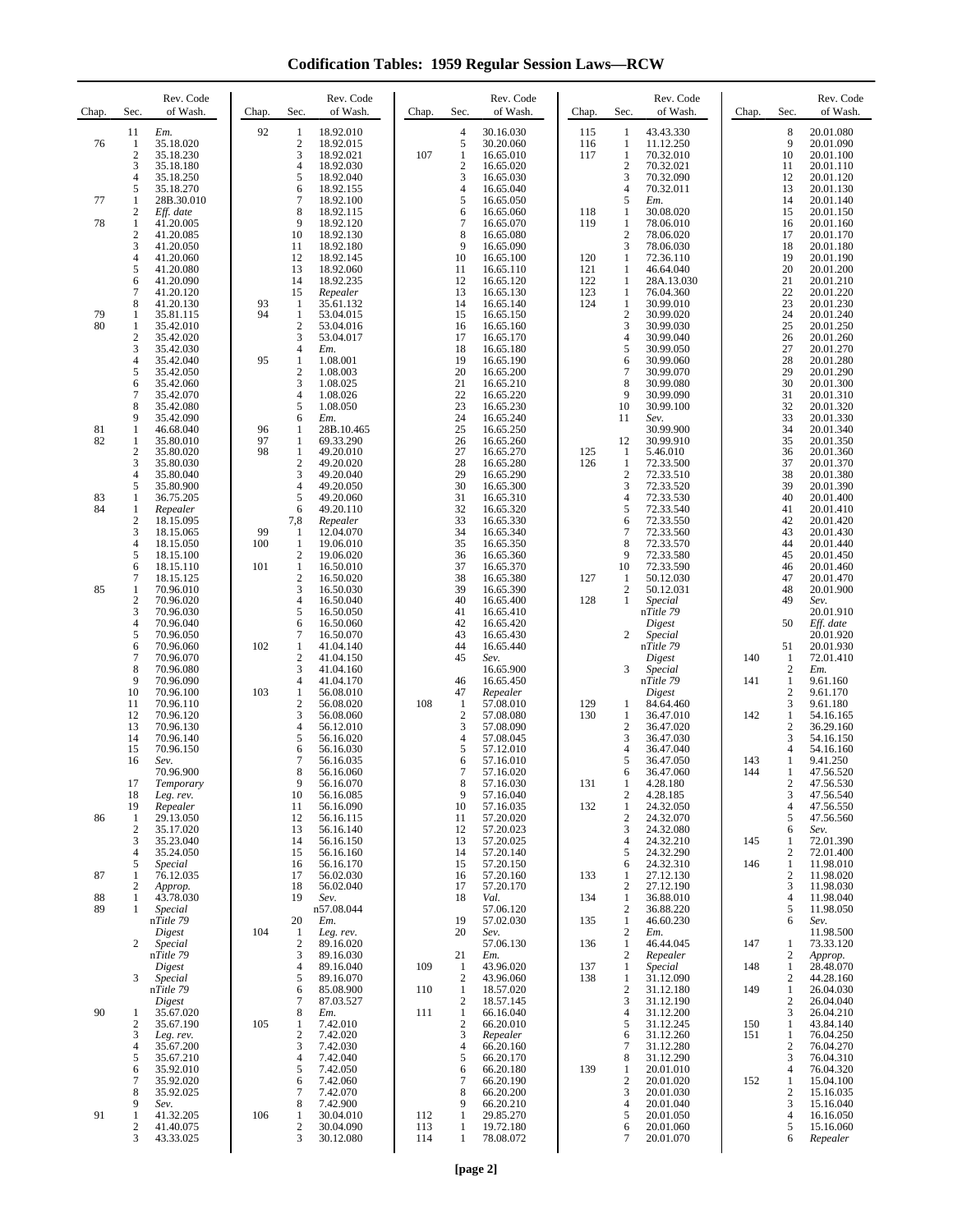**Codification Tables: 1959 Regular Session Laws—RCW**

| Chap.      | Sec.                                  | Rev. Code<br>of Wash.                 | Chap. | Rev. Code<br>Sec.<br>of Wash.                                                | Chap.      | Sec.                              | Rev. Code<br>of Wash.               | Sec.<br>Chap.  | Rev. Code<br>of Wash.               | Chap. | Sec.                           | Rev. Code<br>of Wash.               |
|------------|---------------------------------------|---------------------------------------|-------|------------------------------------------------------------------------------|------------|-----------------------------------|-------------------------------------|----------------|-------------------------------------|-------|--------------------------------|-------------------------------------|
| 153        | 1<br>2                                | 79.01.720<br>Em.                      |       | 9<br>53.12.035<br>10<br>53.12.055                                            |            | $\overline{c}$<br>3               | 27.20.040<br>27.20.050              | 8<br>9         | 36.70.080<br>36.70.090              | 202   | 1<br>$\boldsymbol{2}$          | 21.24.010<br>21.24.020              |
| 154<br>155 | 1<br>1                                | 72.33.120<br>28B.10.650               |       | 11<br>Repealer<br>12<br>Em.                                                  |            | $\overline{4}$<br>5               | Temporary<br>n27.20.030             | 10<br>11       | 36.70.100<br>36.70.110              |       | 3<br>$\overline{4}$            | 21.24.030<br>21.24.040              |
| 156        | 1                                     | Repealer                              | 176   | 1<br>Special                                                                 |            | 6                                 | Repealer                            | 12             | 36.70.120                           |       | 5                              | 21.24.050                           |
| 157<br>158 | 1<br>1                                | 53.08.080<br>Special                  | 177   | $\mathbf{2}$<br>Approp.<br>$\mathbf{1}$<br>70.58.300                         | 189        | 7<br>1                            | Em.<br>18.71.095                    | 13<br>14       | 36.70.130<br>36.70.140              |       | 6<br>$\overline{7}$            | 21.24.060<br>21.24.070              |
|            |                                       | nTitle 79<br>Digest                   |       | $\overline{c}$<br>70.58.310<br>3<br>70.58.320                                | 190        | $\overline{c}$<br>1               | 18.71.096<br>72.01.250              | 15<br>16       | 36.70.150<br>36.70.160              |       | 8<br>9                         | 21.24.080<br>21.24.090              |
| 159        | 1<br>$\overline{2}$                   | 53.35.010<br>53.35.020                |       | $\overline{4}$<br>70.58.330<br>5<br>70.58.340                                | 191        | $\overline{2}$<br>1               | Temporary<br>28B.10.280             | 17<br>18       | 36.70.170<br>36.70.180              |       | 10<br>11                       | 21.24.100<br>Sev.                   |
|            | 3<br>4                                | 53.35.030<br>53.35.040                | 178   | 6<br>70.58.350<br>1<br>43.19.190                                             | 192<br>193 | 1<br>$\mathbf{1}$                 | 2.12.050<br>28B.20.700              | 19<br>20       | 36.70.190<br>36.70.200              | 203   | 1                              | 21.24.900<br>35.41.080              |
|            | 5<br>6                                | 53.35.050<br>53.35.060                |       | $\mathbf{2}$<br>43.19.1902<br>3<br>43.19.1904                                |            | $\sqrt{2}$<br>3                   | 28B.20.705<br>28B.20.710            | 21<br>22       | 36.70.210<br>36.70.220              | 204   | $\overline{c}$<br>1            | Repealer<br>16.49.010               |
|            | 7<br>8                                | 53.35.070                             |       | $\overline{4}$<br>43.19.1906<br>5                                            |            | $\overline{4}$<br>5               | 28B.20.715<br>28B.20.720            | 23<br>24       | 36.70.230                           |       | $\overline{c}$<br>3            | 16.49.020<br>16.49.030              |
|            |                                       | Sev.<br>53.35.900                     |       | 43.19.1908<br>6<br>43.19.1911                                                |            | 6                                 | 28B.20.725                          | 25             | 36.70.240<br>36.70.250              |       | 4                              | 16.49.040                           |
| 160<br>161 | 1<br>1                                | 47.24.010<br>16.40.010                |       | 7<br>43.19.1913<br>8<br>43.19.1915                                           |            | $\overline{7}$<br>8               | 28B.15.210<br>28B.20.730            | 26<br>27       | 36.70.260<br>36.70.270              |       | 5<br>6                         | 16.49.050<br>16.49.060              |
| 162<br>163 | 1<br>1                                | 47.56.250<br>Leg. rev.                |       | 9<br>43.19.1917<br>10<br>43.19.1919                                          |            | 9<br>10                           | 28.77.561<br>28.77.571              | 28<br>29       | 36.70.280<br>36.70.290              |       | 7<br>8                         | 16.49.070<br>16.49.080              |
|            | $\overline{c}$<br>3                   | 15.44.020<br>15.44.025                |       | 11<br>43.19.1921<br>12<br>43.19.1923                                         |            | 11<br>12                          | 28B.20.745<br>Em.                   | 30<br>31       | 36.70.300<br>36.70.310              |       | 9<br>10                        | 16.49.090<br>16.49.100              |
|            | 4<br>5                                | 15.44.030<br>15.44.032                |       | 13<br>43.19.1925<br>14<br>43.19.1927                                         | 194<br>195 | 1<br>$\mathbf{1}$                 | 43.03.050<br>28.58.430              | 32<br>33       | 36.70.320<br>36.70.330              |       | 11<br>12                       | 16.49.110<br>16.49.120              |
|            | 6<br>7                                | 15.44.034<br>15.44.036                |       | 15<br>43.19.1929<br>16<br>43.19.1931                                         | 196        | $\mathbf{1}$<br>$\overline{2}$    | Leg. rev.<br>71.03.010              | 34<br>35       | 36.70.340<br>36.70.350              |       | 13<br>14                       | 16.49.130<br>16.49.140              |
|            | 8<br>9                                | 15.44.038<br>15.44.040                |       | 17<br>43.19.1933<br>18<br>43.19.1935                                         |            | 3<br>$\overline{4}$               | 71.03.900<br>71.03.020              | 36<br>37       | 36.70.360                           |       | 15<br>16                       | 16.49.150<br>16.49.160              |
|            | 10                                    | Leg. rev.                             |       | 19<br>43.19.1937                                                             |            | 5                                 | 71.03.030                           | 38             | 36.70.370<br>36.70.380              |       | 17                             | 16.49.170                           |
|            | 11<br>12                              | 15.44.080<br>15.44.090                |       | 20<br>43.19.1939<br>21<br>Repealer                                           |            | 6<br>$\overline{7}$               | 71.03.040<br>71.03.050              | 39<br>40       | 36.70.390<br>36.70.400              |       | 18<br>19                       | 16.49.180<br>16.49.190              |
|            | 13<br>14                              | 15.44.060<br>15.44.100                |       | 22<br>Sev.<br>23<br>Em.                                                      |            | 8<br>9                            | 71.03.060<br>71.02.120              | 41<br>42       | 36.70.410<br>36.70.420              |       | 20<br>21                       | 16.49.200<br>16.49.210              |
|            | 15<br>16                              | 15.44.110<br>15.44.120                | 179   | $\mathbf{1}$<br>51.16.090<br>2<br>51.16.110                                  |            | 10<br>11                          | 71.02.130<br>Em.                    | 43<br>44       | 36.70.430<br>36.70.440              |       | 22<br>23                       | 16.49.220<br>16.49.230              |
|            | 17<br>18                              | 15.44.130<br>Eff. date                | 180   | 1<br>Special<br>nTitle 79                                                    | 197        | $\mathbf{1}$<br>$\sqrt{2}$        | 82.04.490<br>82.08.070              | 45<br>46       | 36.70.450<br>36.70.460              |       | 24<br>25                       | 16.49.240<br>16.49.250              |
| 164        | 1<br>$\overline{2}$                   | 28B.20.364<br>28B.20.356              | 181   | Digest<br>$\mathbf{1}$<br>Special                                            |            | 3<br>$\overline{4}$               | Leg. rev.<br>82.08.090              | 47<br>48       | 36.70.470<br>36.70.480              |       | 26<br>27                       | 16.49.260<br>16.49.270              |
| 165        | 3<br>1                                | Sev.<br>30.12.060                     |       | nTitle 38<br>Digest                                                          |            | 5<br>6                            | 82.08.100<br>82.12.050              | 49<br>50       | 36.70.490<br>36.70.500              |       | 28<br>29                       | 16.49.280<br>16.49.290              |
| 166        | 1<br>$\overline{c}$                   | 46.12.050                             |       | 2<br>Special<br>nTitle 38                                                    |            | $\overline{7}$<br>8               | Leg. rev.<br>82.12.060              | 51<br>52       | 36.70.510<br>36.70.520              |       | 30<br>31                       | 16.49.300<br>16.49.310              |
|            | 3                                     | Leg. rev.<br>46.12.060                |       | Digest                                                                       |            | 9                                 | 82.12.070                           | 53             | 36.70.530                           |       | 32                             | 16.49.320                           |
|            | 4<br>5                                | 46.12.070<br>46.12.080                |       | 3<br>Special<br>nTitle 38                                                    |            | 10<br>11                          | 82.16.070<br>82.28.040              | 54<br>55       | 36.70.540<br>36.70.550              |       | 33<br>34                       | 16.49.330<br>16.49.340              |
|            | 6<br>7                                | 46.12.090<br>Leg. rev.                | 182   | Digest<br>1<br>46.83.010                                                     |            | 12<br>13                          | 82.32.090<br>Leg. rev.              | 56<br>57       | 36.70.560<br>36.70.570              |       | 35<br>36                       | 16.49.350<br>16.49.360              |
|            | 8<br>9                                | 46.12.100<br>46.12.110                |       | $\boldsymbol{2}$<br>46.83.020<br>3<br>46.83.030                              |            | 14<br>15                          | 82.04.300<br>82.04.310              | 58<br>59       | 36.70.580<br>36.70.590              |       | 37<br>38                       | 16.49.370<br>16.49.380              |
|            | 10<br>11                              | 46.12.120<br>46.12.130                |       | $\overline{4}$<br>46.83.040<br>5<br>46.83.050                                |            | 16<br>17                          | 82.04.320<br>82.04.330              | 60<br>61       | 36.70.600<br>36.70.610              |       | 39<br>40                       | 16.49.390<br>16.49.400              |
|            | 12<br>13                              | 46.12.140<br>46.12.150                | 183   | 6<br>46.83.060<br>53.40.010<br>1                                             |            | 18<br>19                          | 82.04.340<br>82.04.350              | 62<br>63       | 36.70.620<br>36.70.630              |       | 41<br>42                       | 16.49.410<br>16.49.420              |
|            | 14<br>15                              | 46.12.160<br>46.70.010                |       | 2<br>53.40.020<br>3<br>53.40.030                                             |            | 20<br>21                          | 82.04.360<br>82.04.370              | 64<br>65       | 36.70.640<br>36.70.650              |       | 43<br>44                       | 16.49.430<br>16.49.440              |
|            | 16<br>17                              | 46.70.040<br>46.70.050                |       | 4<br>53.40.040<br>5<br>53.40.050                                             |            | 22<br>23                          | 82.04.380<br>82.04.390              | 66<br>67       | 36.70.660<br>36.70.670              |       | 45<br>46                       | 16.49.450<br>16.49.460              |
|            | 18                                    | 46.70.060                             |       | 53.40.110<br>6                                                               |            | 24                                | 82.04.400                           | 68             | 36.70.680                           |       | 47                             | 16.49.470                           |
|            | 19<br>20                              | 46.70.070<br>46.70.100                |       | 7<br>53.40.130<br>8<br>53.40.135                                             |            | 25<br>26                          | 82.04.410<br>82.04.420              | 69<br>70       | 36.70.690<br>36.70.700              |       | 48<br>49                       | 16.49.480<br>16.49.490              |
| 167        | 21<br>-1                              | 46.70.160<br>47.52.120                |       | 9<br>Val.<br>53.40.150                                                       |            | 27<br>28                          | 82.16.040<br>82.04.510              | 71<br>72       | 36.70.710<br>36.70.720              |       | 50<br>51                       | 16.49.500<br>16.49.510              |
| 168        | $\mathfrak{2}$<br>1                   | Em.<br>79.16.140                      | 184   | 10<br>Em.<br>1<br>Leg. rev.                                                  |            | 29<br>30                          | Em.<br>Sev.                         | 73<br>74       | 36.70.730<br>36.70.740              |       | 52<br>53                       | 16.49.520<br>Sev.                   |
| 169        | $\overline{2}$<br>1<br>$\overline{2}$ | 79.16.150<br>28A.60.181<br>28A.60.185 |       | $\mathfrak{2}$<br>47.54.010<br>3<br>47.54.020<br>$\overline{4}$<br>47.54.030 | 198<br>199 | 1<br>1<br>$\overline{2}$          | 47.60.280<br>47.60.290<br>47.60.300 | 75<br>76<br>77 | 36.70.750<br>36.70.760<br>36.70.770 | 205   | 54<br>1                        | 16.49.900<br>Repealer<br>17.06.010  |
| 170        | 3<br>1                                | Repealer<br>50.16.010                 |       | 5<br>47.54.040<br>47.54.050<br>6                                             |            | 3<br>$\overline{4}$               | 47.60.310<br>47.60.320              | 78<br>79       | 36.70.780<br>36.70.790              |       | $\overline{2}$<br>3            | 17.06.020<br>17.06.030              |
|            | 2<br>3                                | 50.16.030<br>56.16.050                |       | 7<br>47.54.060<br>8<br>47.54.070<br>9                                        | 200        | 5<br>1                            | Em.<br>18.90.010                    | 80<br>81       | 36.70.800<br>36.70.810              |       | $\overline{4}$<br>5            | 17.06.040<br>17.06.050              |
| 171<br>172 | 4<br>1<br>1                           | 50.16.060<br>43.62.050<br>19.91.190   |       | 47.54.080<br>47.54.090<br>10<br>11<br>47.54.100                              |            | $\sqrt{2}$<br>3<br>$\overline{4}$ | 18.90.020<br>18.90.030<br>18.90.040 | 82<br>83<br>84 | 36.70.820<br>36.70.830<br>36.70.840 |       | 6<br>$\overline{7}$<br>8       | 17.06.060<br>17.06.070<br>17.08.120 |
|            | 2,3                                   | Temporary                             |       | 12<br>47.54.110                                                              |            | 5                                 | 18.90.050                           | 85             | 36.70.850                           | 206   | 1                              | 70.72.010                           |
| 173        | 4<br>1                                | Eff. date<br>60.34.040                |       | 13<br>47.54.120<br>14<br>47.54.130                                           |            | 6<br>$\overline{7}$               | 18.90.060<br>18.90.070              | 86<br>87       | 36.70.860<br>36.70.870              |       | $\overline{c}$<br>3            | 70.72.020<br>70.72.030              |
| 174<br>175 | 1<br>1                                | 15.60.040<br>53.12.020                | 185   | 15<br>47.54.900<br>$\mathbf{1}$<br>30.04.126                                 |            | 8                                 | Sev.<br>18.90.900                   | 88<br>89       | 36.70.880<br>36.70.890              |       | $\overline{4}$<br>5            | 70.72.040<br>70.72.050              |
|            | $\overline{\mathbf{c}}$<br>3          | 53.12.040<br>53.12.120                | 186   | $\mathbf{2}$<br>32.20.047<br>$\mathbf{1}$<br>28B.15.020                      | 201        | $\mathbf{1}$<br>$\sqrt{2}$        | 36.70.010<br>36.70.020              | 90<br>91       | 36.70.900<br>36.70.910              |       | 6<br>7                         | 70.72.060<br>70.72.070              |
|            | 4<br>5                                | 53.12.044<br>53.12.046                |       | 28B.15.100<br>28B.15.200                                                     |            | 3<br>$\overline{4}$               | 36.70.030<br>36.70.040              | 92<br>93       | 36.70.920<br>36.70.930              |       | 8<br>9                         | 70.72.080<br>70.72.090              |
|            | 6<br>7                                | 53.12.060<br>29.21.060                | 187   | 1<br>28A.58.420<br>28B.10.660                                                |            | 5<br>6                            | 36.70.050<br>36.70.060              | 94<br>95       | 36.70.940<br>36.70.950              | 207   | $\mathbf{1}$<br>$\mathfrak{2}$ | 24.28.010<br>24.28.040              |
|            | 8                                     | 53.12.150                             | 188   | 27.20.030<br>1                                                               |            | $\overline{7}$                    | 36.70.070                           | 96             | 36.70.960                           | 208   | 1                              | 28A.45.035                          |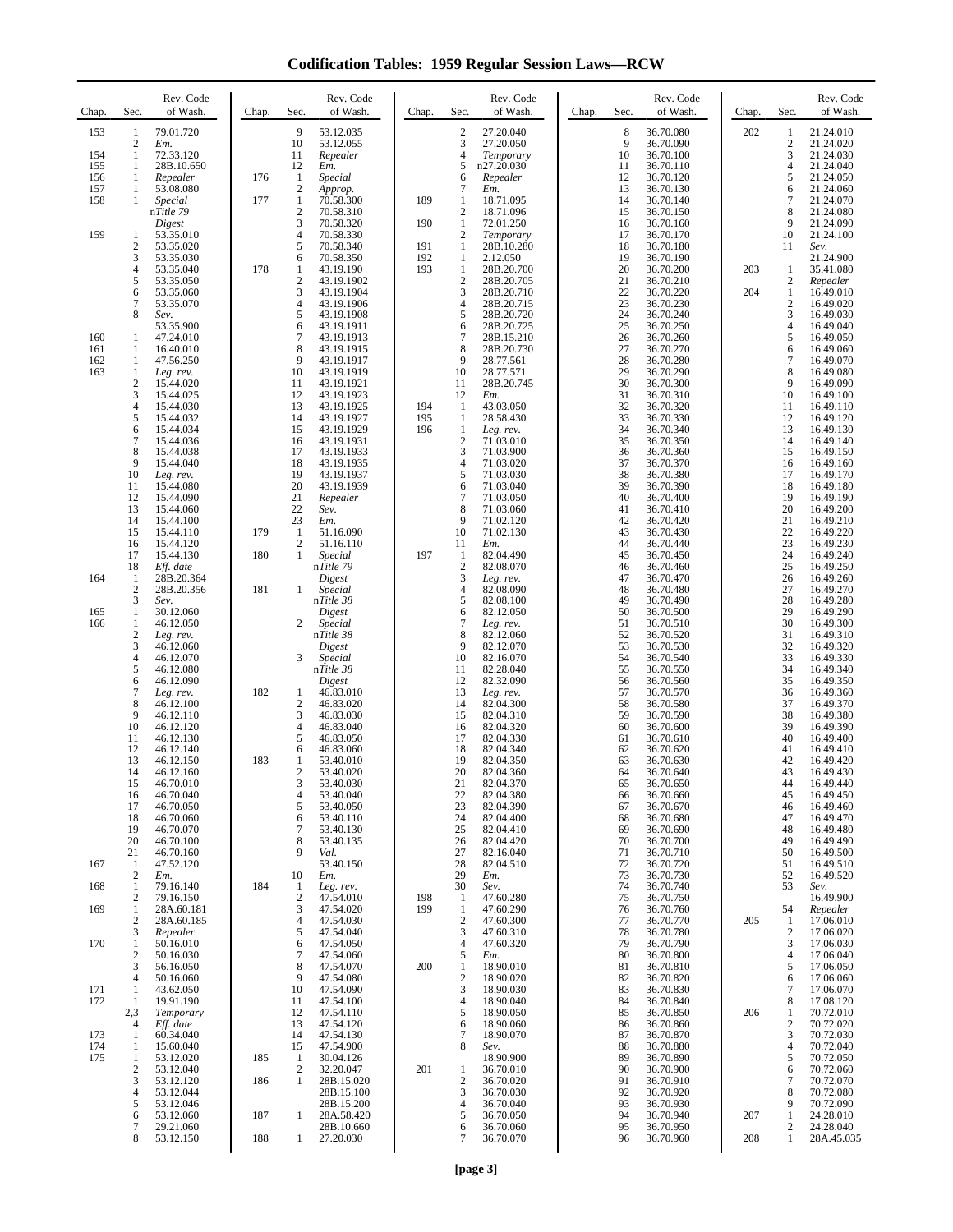**Codification Tables: 1959 Regular Session Laws—RCW**

| Chap.             | Sec.                                                                           | Rev. Code<br>of Wash.                                                                                                                                                 | Chap.                    | Rev. Code<br>Sec.<br>of Wash.                                                                                                                                                                                                                                       | Chap.                    | Sec.                                                                                                   | Rev. Code<br>of Wash.                                                                                                                                                 | Chap.             | Sec.                                                                       | Rev. Code<br>of Wash.                                                                                                                                                 | Chap.             | Sec.                                                                                                     | Rev. Code<br>of Wash.                                                                                                                                                          |
|-------------------|--------------------------------------------------------------------------------|-----------------------------------------------------------------------------------------------------------------------------------------------------------------------|--------------------------|---------------------------------------------------------------------------------------------------------------------------------------------------------------------------------------------------------------------------------------------------------------------|--------------------------|--------------------------------------------------------------------------------------------------------|-----------------------------------------------------------------------------------------------------------------------------------------------------------------------|-------------------|----------------------------------------------------------------------------|-----------------------------------------------------------------------------------------------------------------------------------------------------------------------|-------------------|----------------------------------------------------------------------------------------------------------|--------------------------------------------------------------------------------------------------------------------------------------------------------------------------------|
| 209               | 1<br>$\boldsymbol{2}$<br>3<br>$\overline{4}$<br>5<br>6<br>7<br>8<br>9          | 85.06.380<br>85.08.040<br>Leg. rev.<br>85.08.050<br>85.08.060<br>85.08.070<br>85.08.080<br>85.08.090<br>85.08.100                                                     | 217<br>218               | 29<br>28A.19.155<br>30<br>28.19.900<br>31<br>Sev.<br>68.24.180<br>$\mathbf{1}$<br>$\mathbf{1}$<br>54.16.070<br>$\sqrt{2}$<br>54.24.010<br>3<br>54.24.020<br>$\overline{4}$<br>54.24.030<br>5<br>54.24.040                                                           |                          | 10<br>11<br>12<br>13<br>14<br>15<br>16<br>17<br>18                                                     | 53.34.100<br>53.34.110<br>53.34.120<br>53.34.130<br>53.34.140<br>53.34.150<br>53.34.160<br>53.34.170<br>53.34.180                                                     |                   | 3<br>$\overline{4}$<br>5<br>6<br>7<br>8<br>9<br>10<br>11                   | 70.40.030<br>70.40.040<br>70.40.050<br>70.40.060<br>70.40.070<br>70.40.090<br>70.40.110<br>70.40.120<br>70.40.150                                                     | 262               | $\overline{\mathbf{c}}$<br>3<br>$\overline{4}$<br>5<br>1<br>$\boldsymbol{2}$<br>3<br>$\overline{4}$<br>5 | 35.91.020<br>35.91.030<br>35.91.040<br>35.91.050<br>28A.56.010<br>28A.56.005<br>28A.56.020<br>28A.56.030<br>28A.56.040                                                         |
| 210<br>211<br>212 | 10<br>1<br>$\mathbf{1}$<br>$\mathfrak{2}$<br>3<br>1                            | 85.05.270<br>72.01.282<br>82.04.240<br>82.04.260<br>82.04.440<br>31.08.020                                                                                            |                          | 54.24.050<br>6<br>$\overline{7}$<br>54.24.060<br>8<br>54.24.070<br>9<br>54.24.080<br>54.24.090<br>10<br>11<br>54.24.100                                                                                                                                             |                          | 19<br>20<br>21<br>22<br>23                                                                             | 53.34.190<br>53.34.200<br>53.34.210<br>53.34.220<br>Sev.<br>53.34.900                                                                                                 | 253<br>254<br>255 | 12<br>-1<br>$\overline{2}$<br>1<br>$\mathbf{1}$<br>$\overline{c}$          | Em.<br>41.32.496<br>Sev.<br>65.04.040<br>43.82.010<br>43.82.020                                                                                                       |                   | 6<br>7<br>8<br>9<br>10<br>11                                                                             | 28A.56.050<br>28A.56.060<br>28A.56.070<br>28A.56.075<br>Repealer<br>28A.56.170                                                                                                 |
|                   | $\overline{2}$<br>3<br>4<br>5<br>6<br>$\overline{7}$<br>8                      | 31.08.030<br>31.08.130<br>31.08.150<br>31.08.160<br>31.08.170<br>31.08.180<br>31.08.190                                                                               | 219                      | 12<br>54.24.110<br>13<br>54.24.120<br>14<br>54.04.010<br>15<br>54.24.012<br>16<br>Em.<br>23.72.010<br>1<br>$\overline{c}$<br>23.72.030                                                                                                                              | 237                      | 24<br>1<br>$\sqrt{2}$<br>3<br>$\overline{4}$<br>5<br>6                                                 | 53.34.910<br>52.04.020<br>52.08.030<br>52.08.060<br>52.12.010<br>52.22.020<br>52.22.030                                                                               |                   | 3<br>4<br>5<br>6<br>$\tau$<br>8<br>9                                       | 43.82.030<br>43.82.040<br>43.82.050<br>43.82.060<br>43.82.070<br>43.82.080<br>43.82.090                                                                               | 263               | $\mathbf{1}$<br>$\sqrt{2}$<br>3<br>$\overline{4}$<br>5<br>6<br>7                                         | 23.60.010<br>23.86.070<br>24.04.130<br>23.60.170<br>43.07.120<br>36.18.010<br>36.18.030                                                                                        |
| 213               | 9<br>10<br>11<br>12<br>$\mathbf{1}$                                            | 31.08.200<br>31.08.173<br>31.08.175<br>Sev.<br>31.08.911<br>31.20.010                                                                                                 | 220                      | $\mathbf{1}$<br>23.90.010<br>$\overline{c}$<br>23.90.020<br>3<br>23.90.030<br>$\overline{4}$<br>23.90.040<br>5<br>Sev.<br>23.90.900                                                                                                                                 | 238                      | $\overline{7}$<br>8<br>9<br>$\mathbf{1}$<br>$\sqrt{2}$<br>3                                            | 52.22.050<br>52.22.040<br>52.22.060<br>43.77.010<br>43.77.020<br>43.77.030                                                                                            |                   | 10<br>11<br>12<br>13<br>14<br>15                                           | 43.82.100<br>43.82.110<br>43.82.120<br>43.82.130<br>43.82.900<br>Em.                                                                                                  |                   | 8<br>9<br>10<br>11<br>12<br>13                                                                           | 36.18.040<br>12.40.040<br>36.18.045<br>61.04.030<br>61.16.040<br>3.16.100                                                                                                      |
|                   | $\mathfrak{2}$<br>3<br>4<br>5<br>6<br>7                                        | 31.20.020<br>31.20.030<br>31.20.040<br>31.20.050<br>31.20.060<br>31.20.070                                                                                            | 221<br>222<br>223        | 1<br>52.16.020<br>$\overline{c}$<br>52.16.070<br>$\mathbf{1}$<br>15.48.010<br>$\overline{c}$<br>15.48.040<br>3<br>15.48.060<br>15.52.900<br>$\mathbf{1}$                                                                                                            | 239<br>240<br>241<br>242 | $\overline{4}$<br>5<br>1<br>1<br>$\mathbf{1}$<br>1                                                     | 43.77.040<br>43.77.050<br>46.20.250<br>11.08.111<br>46.20.390<br>47.52.130                                                                                            | 256<br>257        | $\mathbf{1}$<br>$\overline{2}$<br>3<br>4<br>5<br>$\mathbf{1}$              | Leg. rev.<br>51.36.010<br>51.36.020<br>51.36.030<br>51.40.070<br>79.01.038                                                                                            | 264<br>265        | 14<br>1<br>$\mathbf{2}$<br>1<br>2                                                                        | Repealer<br>28A.46.010<br>Em.<br>Eff. date<br>Leg. rev.<br>54.40.010                                                                                                           |
|                   | 8<br>9<br>10<br>11<br>12<br>13<br>14<br>15                                     | 31.20.080<br>31.20.090<br>31.20.100<br>31.20.110<br>31.20.120<br>31.20.130<br>31.20.140<br>Em.                                                                        | 224<br>225               | $\mathbf{1}$<br>71.12.485<br>$\mathbf{1}$<br>48.02.180<br>$\overline{2}$<br>48.11.140<br>3<br>48.12.150<br>48.15.070<br>4<br>5<br>48.15.085<br>48.17.160<br>6<br>7                                                                                                  | 243<br>244<br>245<br>246 | $\sqrt{2}$<br>3<br>$\mathbf{1}$<br>$\boldsymbol{2}$<br>1<br>$\mathbf{1}$<br>$\sqrt{2}$<br>$\mathbf{1}$ | 47.52.140<br>47.52.150<br>Temporary<br>Approp.<br>51.44.100<br>77.32.010<br>77.32.230                                                                                 |                   | $\overline{c}$<br>3<br>4<br>5<br>6<br>$\tau$<br>8<br>9                     | 79.01.084<br>79.01.088<br>79.01.092<br>79.01.096<br>79.01.100<br>79.01.104<br>79.01.108                                                                               |                   | 3<br>$\overline{4}$<br>5<br>6<br>7<br>8<br>9<br>10                                                       | 54.40.020<br>54.40.030<br>54.40.040<br>54.40.050<br>54.40.060<br>54.40.070<br>54.12.010                                                                                        |
| 214               | 1<br>$\overline{2}$<br>3<br>$\overline{4}$<br>5<br>6<br>$\overline{7}$         | 72.13.010<br>72.13.020<br>72.13.030<br>72.13.040<br>72.13.050<br>72.13.060<br>72.13.070                                                                               | 226<br>227<br>228<br>229 | 48.21.040<br>8<br>48.23.350<br>9<br>48.24.070<br>$\mathbf{1}$<br>60.12.180<br>$\mathbf{1}$<br>39.36.020<br>$\mathbf{1}$<br>43.31.090<br>$\mathbf{1}$<br>9.78.010<br>$\overline{c}$<br>9.78.020                                                                      | 247                      | $\boldsymbol{2}$<br>3<br>$\overline{4}$<br>1<br>$\sqrt{2}$<br>3                                        | 19.90.140<br>19.90.150<br>19.90.160<br>Sev.<br>19.90.901<br>29.21.180<br>29.21.060<br>29.21.190                                                                       |                   | 10<br>11<br>12<br>13<br>14<br>15<br>16                                     | 79.01.112<br>79.01.116<br>79.01.120<br>79.01.124<br>79.01.132<br>79.01.136<br>79.01.160<br>79.01.164                                                                  | 266               | 1<br>$\boldsymbol{2}$<br>3<br>$\overline{4}$<br>5<br>6<br>7                                              | 54.12.100<br>50.12.050<br>50.12.180<br>50.20.010<br>50.20.160<br>50.24.120<br>50.24.160<br>50.32.030                                                                           |
|                   | 8<br>9<br>10<br>11<br>12<br>13<br>14                                           | 72.13.080<br>72.13.090<br>72.13.100<br>72.13.110<br>72.13.120<br>72.13.130<br>72.13.140                                                                               | 230<br>231               | 3<br>9.78.030<br>4<br>9.78.040<br>$\mathbf{1}$<br>15.16.080<br>$\overline{c}$<br>15.16.085<br>3<br>Eff. date<br>$\mathbf{1}$<br>14.08.100<br>2<br>14.08.120                                                                                                         | 248                      | $\overline{4}$<br>5<br>6<br>$\tau$<br>1<br>$\boldsymbol{2}$<br>3                                       | 29.21.200<br>29.21.210<br>29.21.220<br>29.21.230<br>Leg. rev.<br>80.08.010<br>81.08.010                                                                               |                   | 17<br>18<br>19<br>20<br>21<br>22<br>23                                     | 79.01.168<br>79.01.184<br>79.01.188<br>79.01.196<br>79.01.200<br>79.01.204<br>79.01.212                                                                               | 267<br>268        | 8<br>9<br>1<br>1<br>2                                                                                    | 50.04.072<br>Constr.<br>n50.04.072<br>7.32.120<br>28.57.335<br>28A.57.050<br>28A.57.055                                                                                        |
| 215<br>216        | 15<br>16<br>17<br>18<br>1<br>1<br>$\overline{2}$<br>3<br>4<br>5<br>6<br>7<br>8 | 72.13.150<br>72.13.160<br>72.13.170<br>Em.<br>43.51.230<br>28A.19.010<br>36.16.020<br>36.16.070<br>28A.19.030<br>28A.19.040<br>28A.19.050<br>28A.57.326<br>28A.19.190 | 232<br>233<br>234        | $\mathbf{1}$<br>82.04.212<br>$\mathbf{1}$<br>54.04.050<br>1<br>34.04.010<br>2<br>34.04.020<br>34.04.030<br>3<br>34.04.040<br>4<br>34.04.050<br>5<br>34.04.060<br>6<br>$\tau$<br>34.04.070<br>8<br>34.04.080<br>34.04.090<br>9<br>10<br>34.04.100<br>11<br>34.04.110 |                          | 4<br>5<br>6<br>$\overline{7}$<br>8<br>9<br>10<br>11<br>12<br>13<br>14<br>15<br>16                      | 81.92.010<br>81.80.150<br>81.80.310<br>81.80.314<br>81.80.316<br>81.80.320<br>Leg. rev.<br>80.04.300<br>80.04.310<br>80.04.320<br>80.04.330<br>81.04.300<br>81.04.310 |                   | 24<br>25<br>26<br>27<br>28<br>29<br>30<br>31<br>32<br>33<br>34<br>35<br>36 | 79.01.216<br>79.01.220<br>79.01.228<br>79.01.236<br>79.01.240<br>79.01.244<br>79.01.272<br>79.01.276<br>79.01.284<br>79.01.288<br>79.01.296<br>79.01.388<br>79.01.392 | 269               | 3<br>4<br>5<br>6<br>$\overline{7}$<br>8<br>9<br>10<br>11<br>12<br>13<br>14<br>$\mathbf{1}$               | 28A.57.344<br>28A.57.342<br>28A.57.245<br>28A.57.340<br>28A.57.328<br>28A.57.332<br>28A.57.370<br>28.57.400<br>28A.57.410<br>28A.57.334<br>28A.57.336<br>28A.57.180<br>Approp. |
|                   | 9<br>10<br>11<br>12<br>13<br>14<br>15<br>16                                    | 28A.20.010<br>28A.20.040<br>Leg. rev.<br>28.63.100<br>28.63.110<br>28.63.120<br>Repealer<br>28.63.140                                                                 |                          | 34.04.120<br>12<br>13<br>34.04.130<br>34.04.140<br>14<br>15<br>34.04.150<br>16<br>Sev.<br>34.04.900<br>34.04.910<br>17<br>18<br>Eff. dates                                                                                                                          |                          | 17<br>18<br>19<br>20<br>21<br>22<br>23<br>24                                                           | 81.04.320<br>81.04.330<br>Leg. rev.<br>80.08.060<br>80.08.070<br>81.08.060<br>81.08.070<br>81.80.270                                                                  |                   | 37<br>38<br>39<br>40<br>41<br>42<br>43<br>44                               | 79.01.452<br>79.01.644<br>79.01.704<br>79.01.736<br>79.12.236<br>79.24.010<br>79.24.030<br>79.24.060                                                                  | 270               | $\boldsymbol{2}$<br>1<br>$\mathfrak{2}$<br>3<br>4<br>5<br>6<br>7                                         | Em.<br>Leg. rev.<br>82.24.020<br>82.24.030<br>82.24.040<br>82.24.050<br>82.24.060<br>82.24.070                                                                                 |
|                   | 17<br>18<br>19<br>20<br>21<br>22<br>23<br>24<br>25<br>26                       | 28.63.150<br>28.63.160<br>Leg. rev.<br>28.63.170<br>28A.58.130<br>28A.66.070<br>28A.66.080<br>28A.19.185<br>28A.19.110<br>28A.19.180                                  | 235<br>236               | 34.04.920<br>19<br>34.04.930<br>72.36.040<br>-1<br>53.34.010<br>1<br>$\overline{c}$<br>53.34.020<br>3<br>53.34.030<br>4<br>53.34.040<br>5<br>53.34.050<br>53.34.060<br>6<br>7<br>53.34.070                                                                          | 249<br>250<br>251        | 1<br>2<br>1<br>1<br>2                                                                                  | Special<br>nTitle 79<br>Digest<br>Special<br>nTitle 79<br>Digest<br>29.18.030<br>72.12.050<br>13.04.190                                                               | 258<br>259<br>260 | 45<br>46<br>47<br>48<br>-1<br>2<br>3<br>4<br>1<br>1                        | 43.34.015<br>79.24.085<br>79.40.050<br>Repealer<br>90.24.010<br>90.24.030<br>90.24.040<br>90.24.065<br>82.04.275<br>9.68.010                                          | 271<br>272<br>273 | 8<br>9<br>1<br>1<br>$\mathfrak{2}$<br>3<br>1<br>$\mathfrak{2}$<br>3<br>4                                 | 82.24.080<br>82.24.010<br>28A.47.440<br>Leg. rev.<br>73.32.130<br>73.32.140<br>72.60.240<br>72.60.250<br>72.60.260<br>72.60.270                                                |
|                   | 27<br>28                                                                       | 28A.19.120<br>28A.20.045                                                                                                                                              |                          | 8<br>53.34.080<br>9<br>53.34.090                                                                                                                                                                                                                                    | 252                      | 1<br>$\overline{c}$                                                                                    | 13.04.200<br>70.40.010<br>70.40.020                                                                                                                                   | 261               | $\overline{\mathbf{c}}$<br>1                                               | 9.68.015<br>35.91.010                                                                                                                                                 |                   | 5<br>6                                                                                                   | 72.60.280<br>43.79.330                                                                                                                                                         |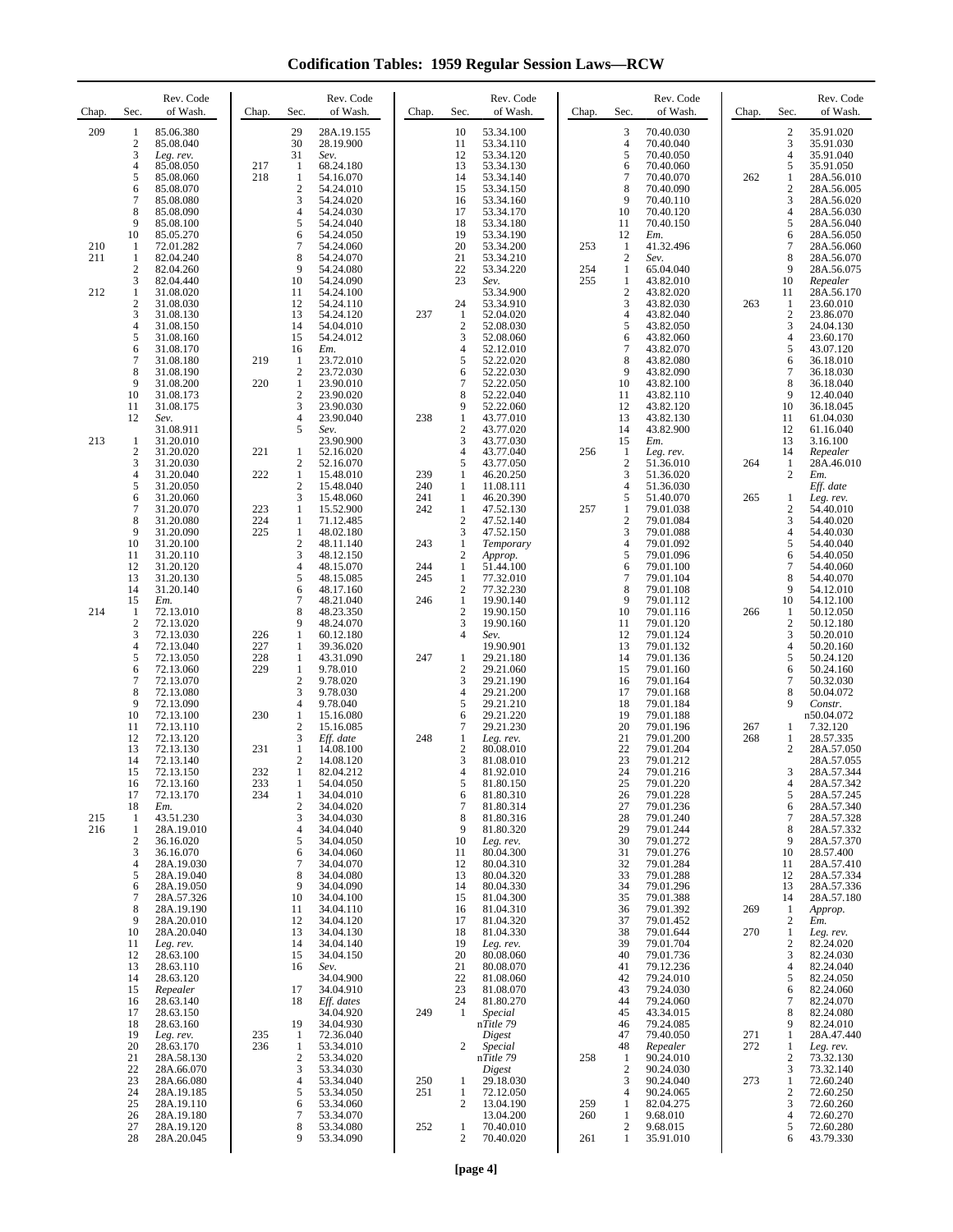**Codification Tables: 1959 Regular Session Laws—RCW**

| Chap.      | Sec.                                           | Rev. Code<br>of Wash.                                         | Chap.      | Sec.                                            | Rev. Code<br>of Wash.                                         | Chap.      | Sec.                                                  | Rev. Code<br>of Wash.                                         | Chap.             | Sec.                                            | Rev. Code<br>of Wash.                                         | Chap.             | Sec.                                   | Rev. Code<br>of Wash.                                         |
|------------|------------------------------------------------|---------------------------------------------------------------|------------|-------------------------------------------------|---------------------------------------------------------------|------------|-------------------------------------------------------|---------------------------------------------------------------|-------------------|-------------------------------------------------|---------------------------------------------------------------|-------------------|----------------------------------------|---------------------------------------------------------------|
| 274        | $7-9$<br>10<br>-1<br>$\mathbf{2}$<br>3         | Temporary<br>Repealer<br>54.28.010<br>54.28.020<br>54.28.030  |            | 43<br>44<br>45<br>46<br>47                      | 21.20.430<br>21.20.440<br>21.20.450<br>21.20.460<br>21.20.470 |            | 25<br>26<br>27<br>28<br>29                            | 19.93.250<br>19.93.260<br>19.93.270<br>19.93.280<br>19.93.290 |                   | $\overline{2}$<br>3<br>$\overline{4}$<br>5<br>6 | 35.86.020<br>35.86.030<br>35.86.040<br>35.86.050<br>35.86.060 |                   | 5<br>6<br>7<br>8<br>9                  | 24.36.050<br>24.36.060<br>24.36.070<br>24.36.080<br>24.36.090 |
| 275        | 4<br>5<br>6<br>$\mathbf{1}$                    | 54.28.050<br>Repealer<br>Eff. date<br>n54.28.050<br>54.16.180 |            | 48<br>49<br>50<br>51<br>52                      | 21.20.480<br>21.20.490<br>21.20.500<br>21.20.510<br>21.20.520 |            | 30<br>31<br>32<br>33<br>34                            | 19.93.300<br>19.93.310<br>19.93.320<br>19.93.330<br>19.93.340 | 303               | 7<br>8<br>9<br>1<br>$\overline{c}$              | 35.86.070<br>35.86.900<br>35.86.910<br>87.03.810<br>87.03.815 |                   | 10<br>11<br>12<br>13<br>14             | 24.36.100<br>24.36.110<br>24.36.120<br>24.36.130<br>24.36.140 |
| 276        | 1<br>$\mathbf{2}$<br>3                         | 28A.41.020<br>Leg. rev.<br>28A.48.010                         |            | 53<br>54<br>55                                  | 21.20.530<br>21.20.540<br>21.20.550                           |            | 35<br>36<br>37                                        | 19.93.350<br>19.93.360<br>19.93.370                           | 304               | $\mathbf{1}$<br>$\overline{c}$<br>3             | 36.69.010<br>36.69.020<br>36.69.030                           |                   | 15<br>16<br>17                         | 24.36.150<br>24.36.160<br>24.36.170                           |
| 277        | 4,5<br>-1<br>$\boldsymbol{2}$<br>3             | Repealer<br>72.18.010<br>72.18.020<br>72.18.030               |            | 56<br>57<br>58<br>59                            | 21.20.560<br>21.20.570<br>21.20.580<br>21.20.590              | 292        | 38<br>39<br>40<br>$\mathbf{1}$                        | 19.93.380<br>19.93.900<br>Repealer<br>47.56.570               |                   | 4<br>5<br>6<br>7                                | 36.69.070<br>36.69.130<br>36.69.140<br>36.69.190              |                   | 18<br>19<br>20<br>21                   | 24.36.180<br>24.36.190<br>24.36.200<br>24.36.210              |
|            | 4<br>5<br>6<br>7                               | 72.18.040<br>72.18.050<br>72.18.060<br>72.18.070              |            | 60<br>61<br>62                                  | 21.20.005<br>Constr.<br>21.20.900<br>Sev.                     |            | $\overline{c}$<br>3<br>$\overline{4}$<br>5            | 47.56.580<br>47.56.590<br>47.56.600<br>47.56.610              | 305               | 8<br>9<br>10<br>$\mathbf{1}$                    | 84.52.052<br>36.69.900<br>Repealer<br>67.08.003               |                   | 22<br>23<br>24<br>25                   | 24.36.220<br>24.36.230<br>24.36.240<br>24.36.250              |
| 278<br>279 | 8<br>9<br>1<br>$\mathbf{1}$                    | 72.18.080<br>Em.<br>60.04.020<br>60.04.010                    |            | 63<br>64<br>65                                  | 21.20.905<br>21.20.910<br>21.20.915<br>21.20.920              | 293        | 6<br>$\overline{7}$<br>$\mathbf{1}$<br>$\overline{c}$ | 47.56.620<br>47.56.630<br>72.01.061<br>72.01.062              |                   | $\overline{2}$<br>3<br>4<br>5                   | 67.08.007<br>67.08.020<br>67.08.060<br>67.08.080              |                   | 26<br>27<br>28<br>29                   | 24.36.260<br>24.36.270<br>24.36.280<br>24.36.290              |
|            | $\mathbf{2}$<br>3<br>4<br>5                    | 60.04.020<br>60.04.040<br>60.04.050<br>60.04.060              |            | 66<br>67<br>68<br>69                            | 21.20.925<br>21.20.930<br>21.20.935<br>21.20.940              |            | 3<br>$\overline{4}$<br>5<br>6                         | Vetoed<br>72.01.064<br>72.01.065<br>72.01.066                 | 306               | 6<br>7<br>1<br>$\overline{2}$                   | 67.08.100<br>67.08.140<br>76.44.020<br>76.44.025              |                   | 30<br>31<br>32<br>33                   | 24.36.300<br>24.36.310<br>24.36.320<br>24.36.330              |
|            | 6<br>7<br>8<br>9                               | 60.04.064<br>60.04.067<br>60.04.090<br>60.04.110              | 283        | 1<br>$\overline{c}$<br>3<br>$\overline{4}$<br>5 | 81.53.030<br>81.53.010<br>81.53.260<br>81.53.270              | 294        | $\overline{7}$<br>8<br>1<br>$\overline{c}$            | 72.01.067<br>Repealer<br>49.46.010<br>49.46.020<br>49.46.030  | 307<br>308        | $\mathbf{1}$<br>1<br>$\overline{2}$<br>3        | 28.10.070<br>51.04.070<br>51.04.080<br>51.04.100              |                   | 34<br>35<br>36<br>37<br>38             | 24.36.340<br>24.36.350<br>24.36.360<br>24.36.370              |
| 280        | 10<br>11<br>12<br>$\mathbf{1}$<br>$\mathbf{2}$ | 60.04.130<br>60.04.140<br>60.04.180<br>33.08.010<br>33.12.130 | 284        | 6<br>7<br>8<br>1                                | 81.53.280<br>81.53.290<br>81.53.240<br>Repealer<br>46.20.120  |            | 3<br>$\overline{4}$<br>5<br>6<br>$\overline{7}$       | 49.46.040<br>49.46.050<br>49.46.060<br>49.46.070              |                   | 4<br>5<br>6<br>7<br>8                           | 51.08.140<br>51.32.150<br>51.44.050<br>51.44.060<br>51.44.070 |                   | 39<br>40<br>41<br>42                   | 24.36.380<br>24.36.390<br>24.36.400<br>24.36.410<br>24.36.420 |
|            | 3<br>4<br>5<br>6                               | 33.24.090<br>33.24.120<br>33.24.150<br>33.24.170              | 285        | $\overline{c}$<br>3<br>1<br>2                   | 46.20.130<br>46.20.150<br>Leg. rev.<br>80.04.360              |            | 8<br>9<br>10<br>11                                    | 49.46.080<br>49.46.090<br>49.46.100<br>49.46.110              |                   | 9<br>10<br>11<br>12                             | Vetoed<br>51.12.090<br>51.12.110<br>51.16.040                 |                   | 43<br>44<br>45<br>46                   | 24.36.430<br>24.36.440<br>24.36.450<br>24.36.460              |
|            | 7<br>8<br>9                                    | 33.08.110<br>33.08.120<br>Em.                                 | 286<br>287 | 3<br>1<br>1                                     | 81.04.360<br>Approp.<br>72.70.010                             |            | 12<br>13                                              | 49.46.120<br>Sev.<br>49.46.900                                |                   | 13<br>14<br>15                                  | 51.16.010<br>51.16.060<br>51.16.110                           | 313<br>314        | 47<br>1<br>1                           | 24.36.470<br>43.60.010<br>76.12.110                           |
| 281<br>282 | 1<br>2<br>$\mathbf{1}$<br>$\mathbf{2}$         | 1.20.070<br>1.20.071<br>21.20.010<br>21.20.020                |            | $\overline{c}$<br>3<br>4<br>5                   | 72.70.020<br>72.70.030<br>72.70.040<br>72.70.050              | 295        | 14<br>1<br>$\overline{2}$<br>3                        | 49.46.910<br>84.36.079<br>84.36.090<br>Em.                    |                   | 16<br>17<br>18<br>19                            | 51.16.120<br>51.44.040<br>51.28.055<br>51.32.180              | 315<br>316<br>317 | $\mathbf{1}$<br>2<br>$\mathbf{1}$<br>1 | 75.08.027<br>77.12.325<br>43.03.010<br>43.51.040              |
|            | 3<br>4<br>5<br>6                               | 21.20.030<br>21.20.040<br>21.20.050<br>21.20.060              | 288        | 6<br>7<br>1                                     | 72.70.060<br>Sev.<br>72.70.900<br>29.68.005                   | 296<br>297 | $\mathbf{1}$<br>$\mathbf{1}$<br>$\overline{c}$<br>3   | 83.44.010<br>18.43.035<br>18.43.105<br>18.43.140              |                   | 20<br>21<br>22<br>23                            | Repealer<br>Leg. rev.<br>51.16.150<br>51.16.160               | 318<br>319        | 1<br>$\overline{c}$<br>1<br>2          | Approp.<br>Em.<br>47.16.050<br>47.16.060                      |
|            | 7<br>8<br>9<br>10                              | 21.20.070<br>21.20.080<br>21.20.090<br>21.20.100              | 289        | 2<br>3<br>4<br>1                                | 29.68.062<br>29.68.066<br>Repealer<br>63.28.360               |            | $\overline{4}$<br>5<br>6<br>$\overline{7}$            | 18.43.070<br>18.43.080<br>18.43.100<br>18.43.130              | 309               | 24<br>25<br>26<br>1                             | 51.16.170<br>51.08.015<br>Constr.<br>75.12.140                |                   | 3<br>$\overline{4}$<br>5<br>6          | 47.16.090<br>47.20.020<br>47.20.030<br>47.20.070              |
|            | 11<br>12<br>13<br>14                           | 21.20.110<br>21.20.120<br>21.20.130<br>21.20.140              | 290        | 2<br>3<br>4<br>1                                | 63.36.010<br>63.36.020<br>63.36.030<br>84.52.052              | 298        | 8<br>1<br>$\boldsymbol{2}$                            | Sev.<br>18.43.920<br>82.36.275<br>82.40.047                   |                   | 2<br>3<br>4<br>5                                | 75.28.010<br>75.28.013<br>75.28.014<br>75.28.085              |                   | 7<br>8<br>9<br>10                      | 47.20.140<br>47.20.165<br>47.20.280<br>47.20.300              |
|            | 15<br>16<br>17<br>18                           | 21.20.150<br>21.20.160<br>21.20.170<br>21.20.180              |            | 2<br>3<br>$\overline{4}$<br>5                   | 84.52.056<br>39.40.010<br>39.40.030<br>Repealer               | 299        | $\mathbf{1}$<br>$\frac{2}{3}$<br>$\overline{4}$       | 44.33.200<br>44.33.210<br>44.33.220<br>44.33.230              |                   | 6<br>7<br>8<br>9                                | 75.28.087<br>75.28.030<br>75.28.060<br>75.28.100              |                   | 11<br>12<br>13<br>14                   | 47.20.420<br>47.16.160<br>47.20.110<br>47.20.210              |
|            | 19<br>20<br>21<br>22                           | 21.20.190<br>21.20.200<br>21.20.210<br>21.20.220              | 291        | 1<br>$\boldsymbol{2}$<br>3<br>4                 | 19.93.010<br>19.93.020<br>19.93.030<br>19.93.040              |            | 5<br>6<br>$\overline{7}$<br>8                         | 44.33.240<br>44.33.250<br>44.33.260<br>44.33.270              |                   | 10<br>11<br>12<br>13                            | 75.28.110<br>75.28.120<br>75.28.130<br>75.28.140              |                   | 15<br>16<br>17                         | 47.20.220<br>47.20.325<br>47.20.379<br>47.20.380              |
|            | 23<br>24<br>25<br>26                           | 21.20.230<br>21.20.240<br>21.20.250<br>21.20.260              |            | 5<br>6<br>$\overline{7}$<br>8                   | 19.93.050<br>19.93.060<br>19.93.070<br>19.93.080              |            | 9<br>10<br>11<br>12                                   | 44.33.280<br>44.33.290<br>44.33.300<br>44.33.310              |                   | 14<br>15<br>16<br>17                            | 75.28.150<br>75.28.160<br>75.28.170<br>75.28.180              |                   | 18<br>19<br>20<br>21                   | 47.20.400<br>47.20.461<br>Temporary<br>46.16.082<br>46.16.083 |
|            | 27<br>28<br>29<br>30<br>31                     | 21.20.270<br>21.20.280<br>21.20.290<br>21.20.300<br>21.20.310 |            | 9<br>10<br>11<br>12<br>13                       | 19.93.090<br>19.93.100<br>19.93.110<br>19.93.120<br>19.93.130 |            | 13<br>14<br>15<br>16<br>17                            | 44.33.320<br>44.32.140<br>44.32.150<br>44.33.330<br>44.33.340 |                   | 18<br>19<br>20<br>21<br>22                      | 75.28.190<br>75.28.210<br>75.28.220<br>75.28.230<br>75.28.240 |                   | 22<br>23<br>24<br>25<br>26             | 46.16.137<br>46.16.138<br>46.44.030<br>46.44.020              |
|            | 32<br>33<br>34<br>35                           | 21.20.320<br>21.20.330<br>21.20.340<br>21.20.350              |            | 14<br>15<br>16<br>17                            | 19.93.140<br>19.93.150<br>19.93.160<br>19.93.170              | 300<br>301 | 18<br>19<br>1<br>$\mathbf{1}$                         | Approp.<br>Em.<br>36.17.040<br>43.19.010                      |                   | 23<br>24<br>25<br>26                            | 75.28.250<br>75.28.260<br>75.28.270<br>75.12.280              |                   | 27<br>28<br>29<br>30                   | 46.44.042<br>46.44.091<br>46.44.092<br>46.44.094              |
|            | 36<br>37<br>38<br>39                           | 21.20.360<br>21.20.370<br>21.20.380<br>21.20.390              |            | 18<br>19<br>20<br>21                            | 19.93.180<br>19.93.190<br>19.93.200<br>19.93.210              |            | $\overline{c}$<br>3<br>$\overline{4}$<br>5            | 43.19.125<br>43.28.020<br>43.19.450<br>43.19.451              | 310<br>311<br>312 | 27<br>$\mathbf{1}$<br>$\mathbf{1}$<br>1         | Repealer<br>43.31.525<br>35.13.010<br>24.36.010               |                   | 31<br>32<br>33<br>34                   | 46.44.095<br>46.37.070<br>47.28.050<br>47.28.150              |
|            | 40<br>41<br>42                                 | 21.20.400<br>21.20.410<br>21.20.420                           |            | 22<br>23<br>24                                  | 19.93.220<br>19.93.230<br>19.93.240                           | 302        | 6<br>$\overline{7}$<br>1                              | Repealer<br>Em.<br>35.86.010                                  |                   | 2<br>3<br>4                                     | 24.36.020<br>24.36.030<br>24.36.040                           |                   | 35<br>36-45<br>46                      | 47.52.027<br>Temporary<br>Em.                                 |